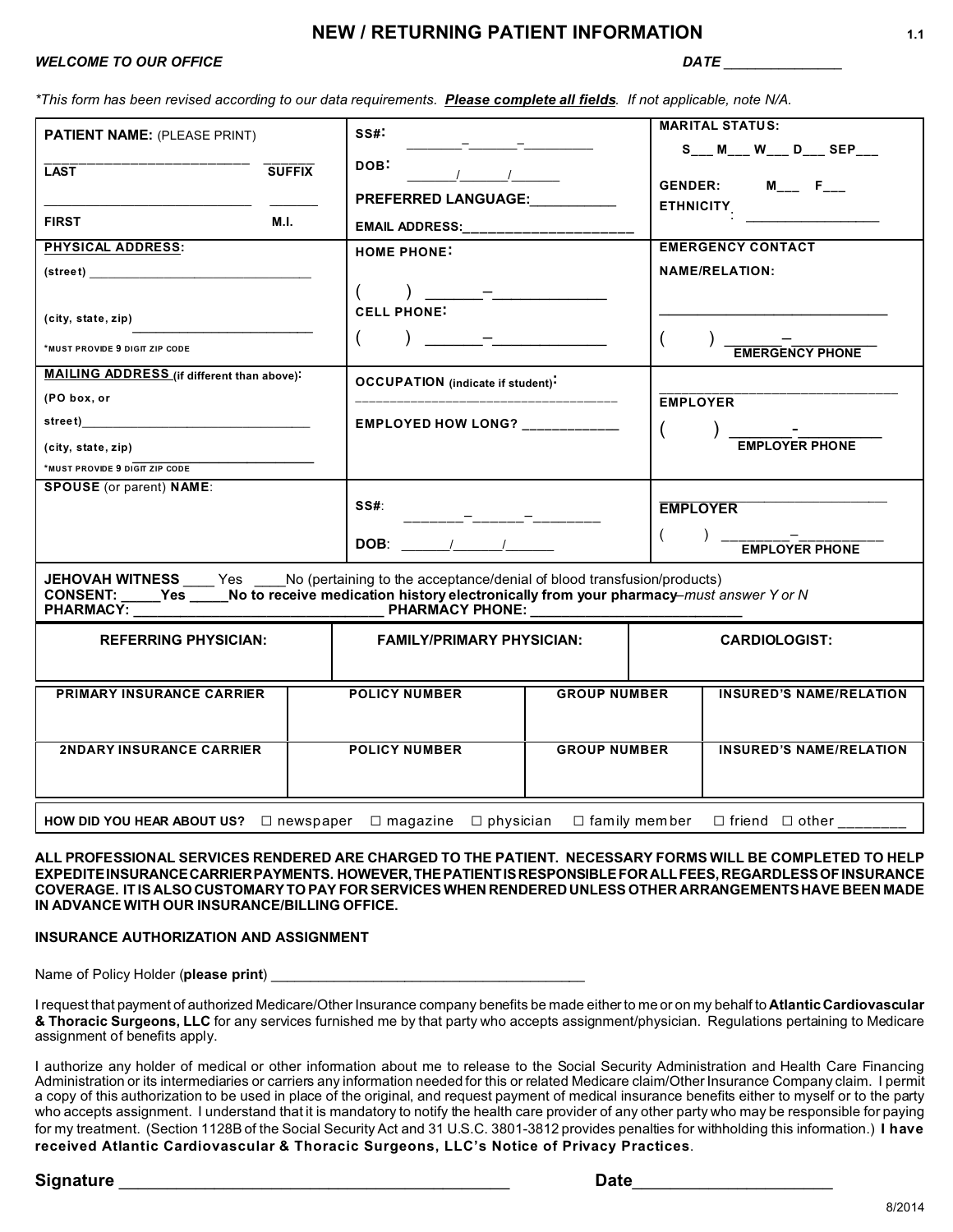# **Atlantic Cardiovascular & Thoracic Surgeons, LLC Our Notice of Privacy Practices**

### **This Notice describes how medical information about you may be used and disclosed and how you can get access to this information. Please review it carefully.**

### *Our pledge regarding your health information:*

We understand that medical information about you and your health is personal. We create a record of the care and services you receive from us. We need this record to provide you with quality care, obtain payment for the services we provide and to comply with legal requirements. This Notice applies to all of the records of your care generated by us, whether made by your personal doctor, other Practice doctors or Practice staff. We are required by law to (1) make sure that medical information that identifies you is kept private; (2) give you this Notice of our legal duties and privacy practices; and (3) follow the terms of the Notice that is currently in effect. The professional and non-professional staff at our Practice site(s) will follow the terms of the Notice.

#### *How we may use and disclose medical information about you:*

The following categories and examples describe the different way that we use and disclose medical information. Not every use or disclosure in a category will be listed. However, all of the ways we are permitted to use and disclose information will fall within one of the categories.

### **Category: Description and Examples:**

- **Treatment** We may share medical information about you with another physician, a hospital or other health care provider involved in your care. For example, a hospital may need to see a part of your medical record before you have surgery.
- **For payment** We may share medical information with Medicare or other health plans to obtain payment for services provided to you, to verify insurance coverage or to obtain authorization for further treatment. For example, an insurance com pany may need to see a part of your medical record, including any photographs\* of your injury, wound, disease, etc., that they may request us to provide, before they will authorize or pay for the services.
- *For Practice* We may share m edical information as necessary to manage the medical, legal and financial affairs of the *operations* Practice and to monitor the quality of services provided to our patients. For exam ple, our attorney or accountant may need patient information in order to provide legal and financial services to the Practice. Any Business Associate with whom we share medical information will agree in writing to protect your privacy. In the event of your Protected Health Information being breached, as defined and amended by the Health Information and Technology for Economic and Clinical Health Act of 2009 (HITECH Act), whether done inadvertently or maliciously, you will be notified within 60-days of the Practice's acknowledgment of the breach. Although identity theft is very prevalent in today's electronic society, we have security measures in place, as well as the encryption of your Computerized Health Record, in order to prevent breach of your Protected Health Information.

*Appointment* We may disclose medical information to remind you of an appointment. We will disclose only the date, <br> **reminders** time and location of the appointment. time and location of the appointment.

**Family members** We will share medical information to a friend or family member that is involved in your care or payment of **and friends** your bill. We will give you an opportunity to agree or object to these disclosures unless it is clear from the circumstances that you do not object.

**To meet legal** We may disclose medical information to a government agency that oversees medical practice in the *requirements and* State such as the Florida Agency for Health Care Administration or the Board of Medicine. We are also *for public health* required to report certain diseases and conditions to the local unit of the Department of Health for its **activities** *activities* public health activities.

Law enforcement, We may disclose medical information to an attorney or law enforcement official to comply with a court lawsuits, disputes order, subpoena, discovery request or other legal mandate. We may also disclose medical information *and reports of abuse* to assist law enforcement with investigating a crime. For example, we are required to report wounds **or neglect** resulting from violence and incidents of abuse or neglect.

*To avert a serious* W e may use and disclose medical information about you when necessary to prevent a serious threat to your health and safety or that of the public or another person. Any disclosure, however, would only be to **safety** someone able to respond to the threat.